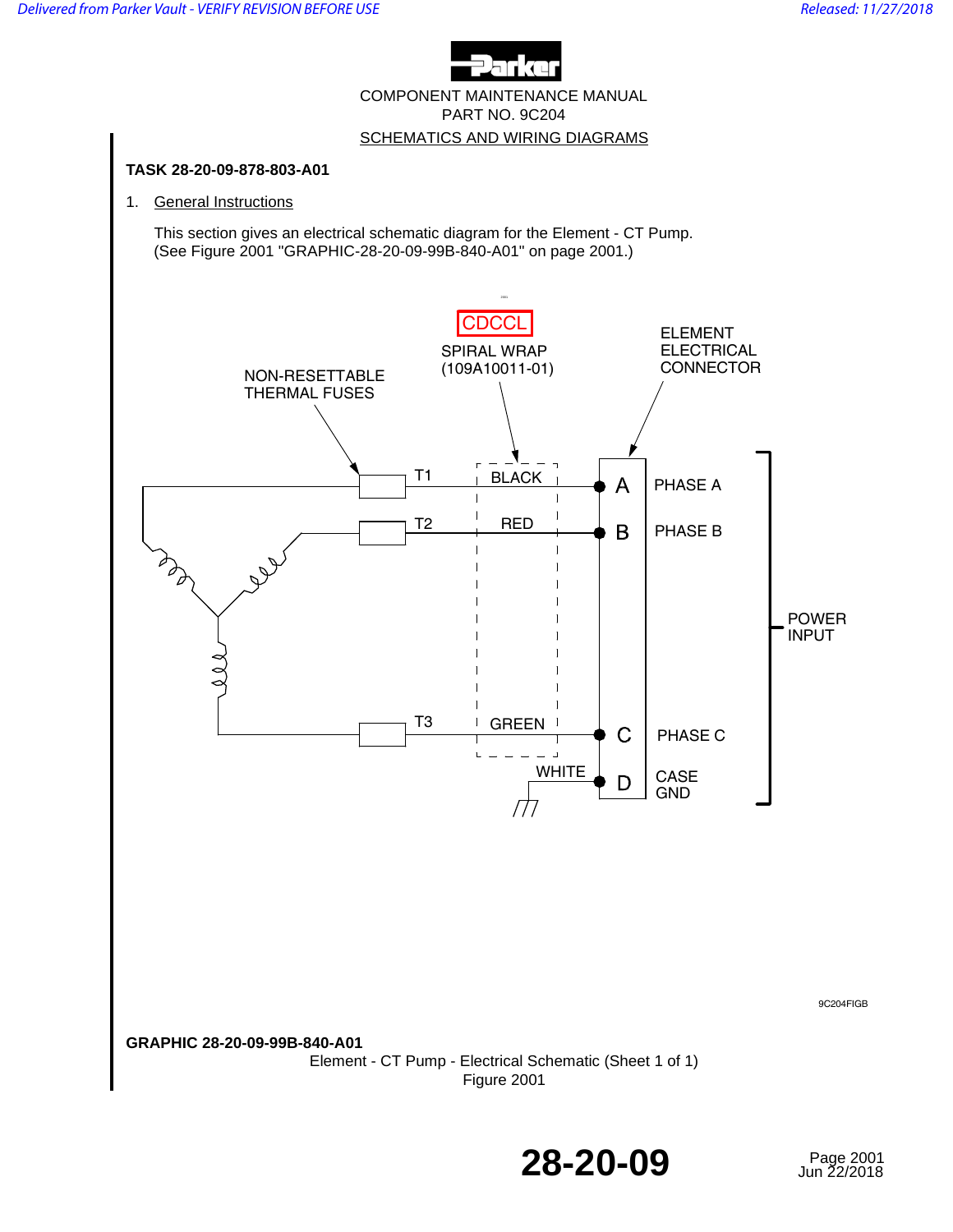

COMPONENT MAINTENANCE MANUAL PART NO. 1E80



1E803FIGA-1

**GRAPHIC 28-41-48-99B-814-A01**

Electrical Schematic (Sheet 1 of 2) Figure 2

**28-41-48** Page 4

Jun 19/2014